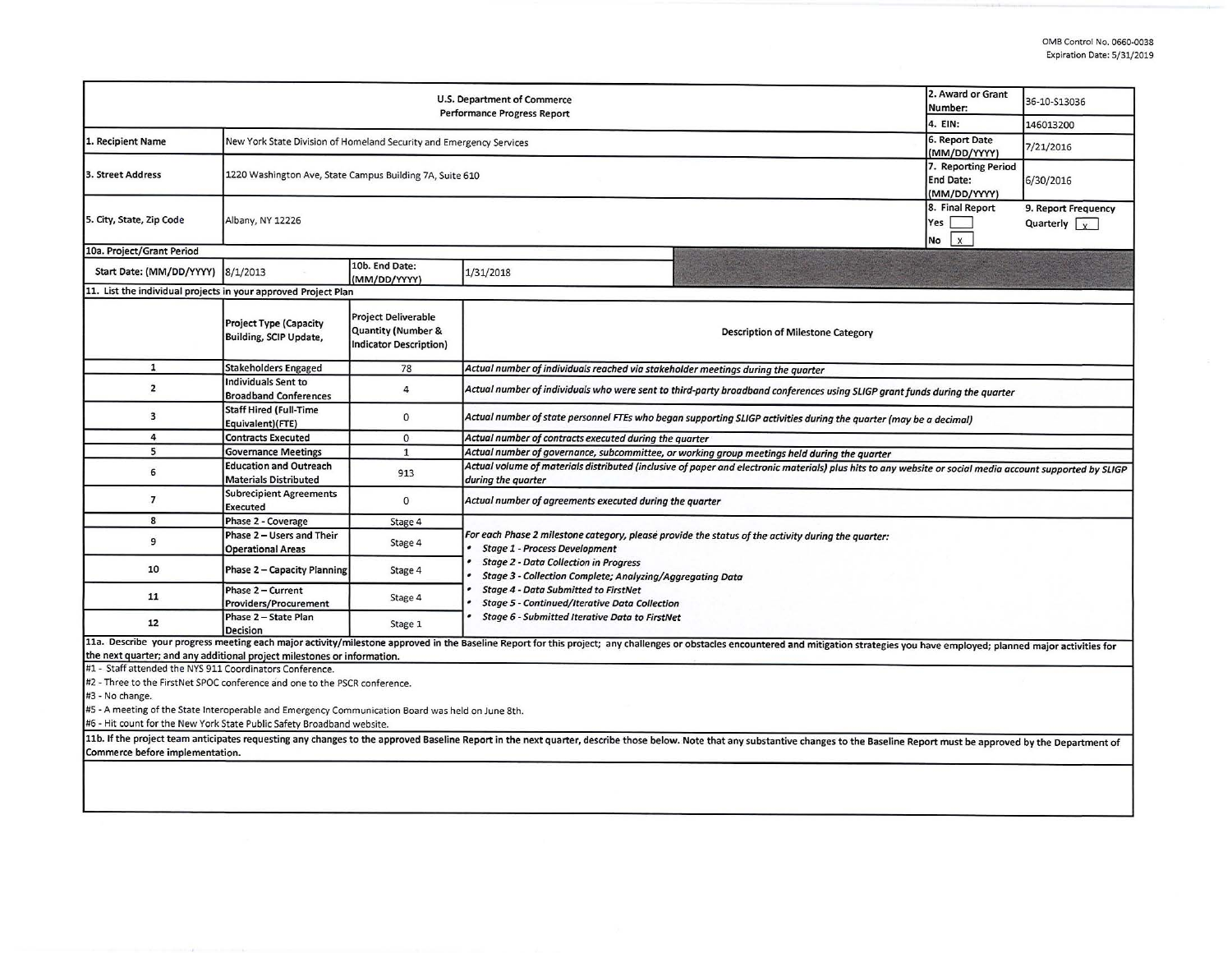11c. Provide any other information that would be useful to NTIA as it assesses this project's progress.

11d. Describe any success stories or best practices you have identified. Please be as specific as possible.

**12. Personnel** 

12a. If the project is not fullv staffed, describe how any lack of staffing may impact the project's time line and when the project will be fully staffed.

Note that the FTE% reflects actual percentage of hours spent working on SLIGP during this quarter. The SWIC left the agency during this quarter (new one starts in Q13), and a new SPOC has been named. The senior administrat retired and the position has not been refilled yet.

| <b>SWIC</b>                                                                                                                           | 1.9<br>18.9<br>22.6                   |                                                                                          | Overall SLIGP and policy oversight and liasion (SPOC)                                                                  |                                         | Project (s) Assigned          |                   |                                              |                                         | Change                                   |
|---------------------------------------------------------------------------------------------------------------------------------------|---------------------------------------|------------------------------------------------------------------------------------------|------------------------------------------------------------------------------------------------------------------------|-----------------------------------------|-------------------------------|-------------------|----------------------------------------------|-----------------------------------------|------------------------------------------|
| Radio Engineer #1                                                                                                                     |                                       |                                                                                          |                                                                                                                        |                                         |                               |                   |                                              |                                         | Change in person                         |
| Radio Engineer #2                                                                                                                     |                                       |                                                                                          | SLIGP/State FirstNet primary                                                                                           |                                         |                               |                   |                                              |                                         |                                          |
| Agency Budget Analyst                                                                                                                 |                                       |                                                                                          | <b>Continues Work</b><br>Support SLIGP and FirstNet Activities                                                         |                                         |                               |                   |                                              |                                         |                                          |
|                                                                                                                                       | 3.3                                   |                                                                                          | <b>Continues Work</b><br>Supports communications office budget/fiscal. Assists in preparation of SLIGP budget reports. |                                         |                               |                   |                                              |                                         |                                          |
| Senior Adminstrative Analyst                                                                                                          | 0                                     | Supports office activities, including the interop board and its working groups           |                                                                                                                        |                                         |                               |                   |                                              |                                         | <b>Continues Work</b><br>Continues Work  |
| Senior Administrative Assistant                                                                                                       | $\circ$                               | Support office outreach and project management efforts.                                  |                                                                                                                        |                                         |                               |                   |                                              |                                         | <b>Employee Retired</b>                  |
| Information Tech Specialist 5<br>(GIS)                                                                                                | 0                                     | Supervises GIS staff, provides overall GIS liasion effort on data collection and mapping |                                                                                                                        |                                         |                               |                   |                                              |                                         | Continues Work                           |
| ITS Specialist II (GIS)                                                                                                               | $\Omega$                              | Performs GIS work related to data collection and mapping                                 |                                                                                                                        |                                         |                               |                   |                                              |                                         | Continues Work                           |
| 13. Subcontracts (Vendors and/or Subrecipients)                                                                                       |                                       |                                                                                          |                                                                                                                        |                                         |                               |                   |                                              |                                         |                                          |
| 13a. Subcontracts Table - Include all subcontractors. The totals from this table must equal the "Subcontracts Total" in Question 14f. |                                       |                                                                                          |                                                                                                                        |                                         |                               |                   |                                              |                                         |                                          |
| Name                                                                                                                                  | <b>Subcontract Purpose</b>            |                                                                                          | Type<br>(Vendor/Subrec.)                                                                                               | RFP/RFQ Issued (Y/N)                    | Contract<br>Executed<br>(Y/N) | <b>Start Date</b> | <b>End Date</b>                              | <b>Total Federal Funds</b><br>Allocated | <b>Total Matching Funds</b><br>Allocated |
| New York State Technology<br><b>Enterprise Corporation</b><br>(NYSTEC)                                                                | Outreach, project management, support |                                                                                          | Vendor                                                                                                                 | Not needed (existing<br>State contract) | v                             | 8/1/2013          | 07/31/2016 (plan to do<br>no-cost extension) | \$2,013,960.00                          | \$0.00                                   |
| 13b. Describe any challenges encountered with vendors and/or subrecipients.                                                           |                                       |                                                                                          |                                                                                                                        |                                         |                               |                   |                                              |                                         |                                          |